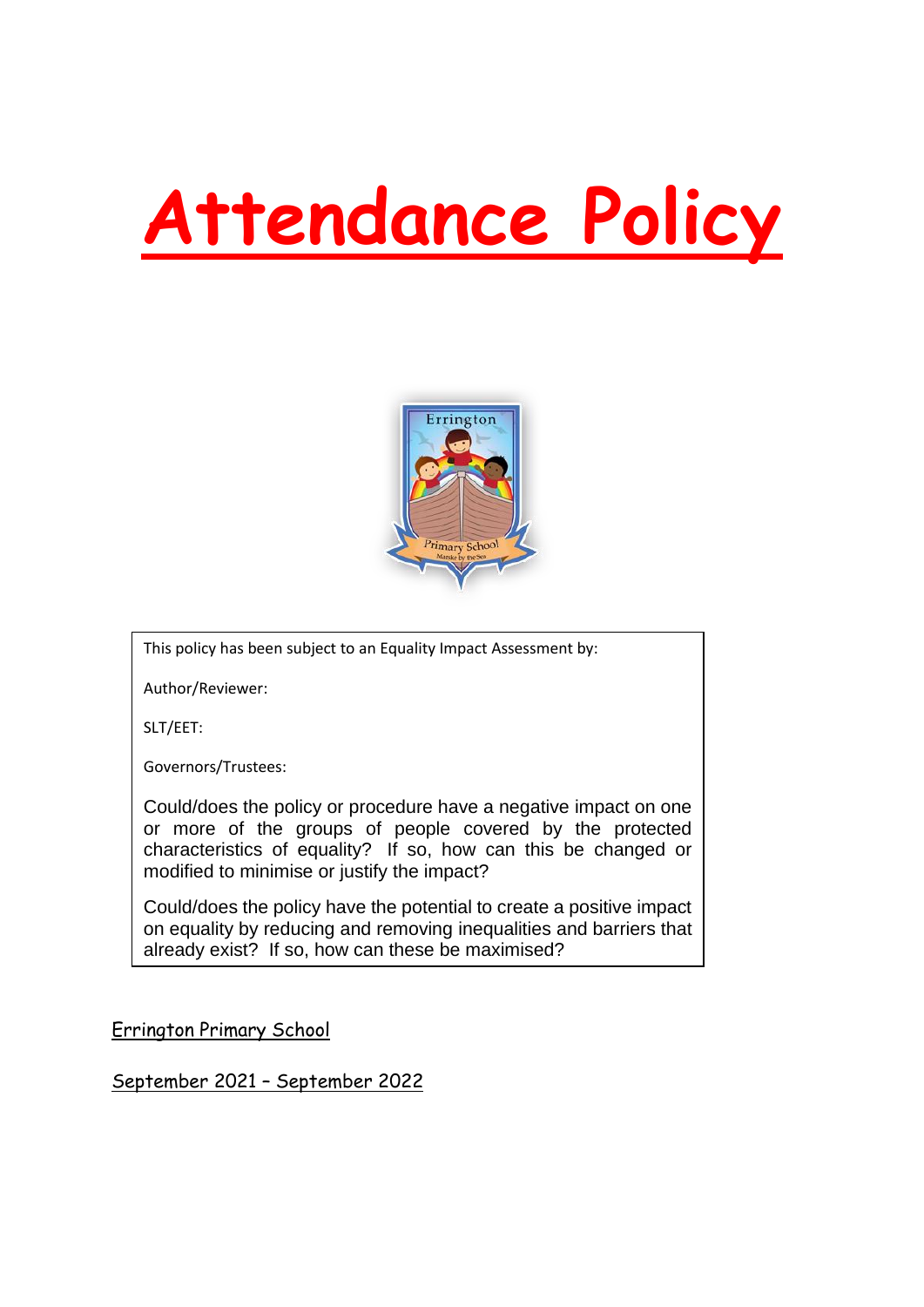#### **Aims**

Our attendance policy aims to:

- support pupils and their parents/carers in the school of the highest possible levels of attendance and punctuality;
- ensure that all pupils have full and equal access to the best education that we can offer in order to increase learning;
- enable pupils to progress smoothly, confidently and with continuity through the school;
- make parents/carers aware of their legal responsibilities;
- ensure attendance meets Government and Local Authority targets

This policy has been devised in consultation with Staff, Governors, Children and Parents.

#### **Being at school**

School education builds the vital foundations of a child's life. Research clearly demonstrates the link between regular attendance and educational progress and attainment. Parents/carers and the school staff should work in partnership in making education a success and in ensuring that all children have full and equal access to all that the school has to offer. As a school, we will encourage parents and carers to ensure that their child achieves maximum possible attendance and that any problems that prevent this are identified and acted on promptly. As parents, it is their responsibility to ensure that their children arrive at school and return home safely.

# **Expectations**

#### **We expect that all pupils will:**

- attend school every day
- attend school punctually
- attend appropriately prepared for the day
- discuss promptly with their class teacher or school office any problems that may affect their school attendance.

#### **We expect that all parents/carers will:**

- ensure regular school attendance and be aware of their legal responsibilities.
- ensure that their child arrives at school punctually and prepared for the school day.
- ensure that they contact the school **daily** of absence or if known in advance, whenever their child is unable to attend school.
- contact school promptly whenever any problem occurs that may keep their child away from school.
- notify the school of any home circumstances that might affect the behaviour and learning of their child.
- notify school immediately of any changes to contact details.

# **We expect that the school will:**

- provide a welcoming atmosphere.
- provide a safe learning environment.
- provide a sympathetic response to any child's or parent's concerns.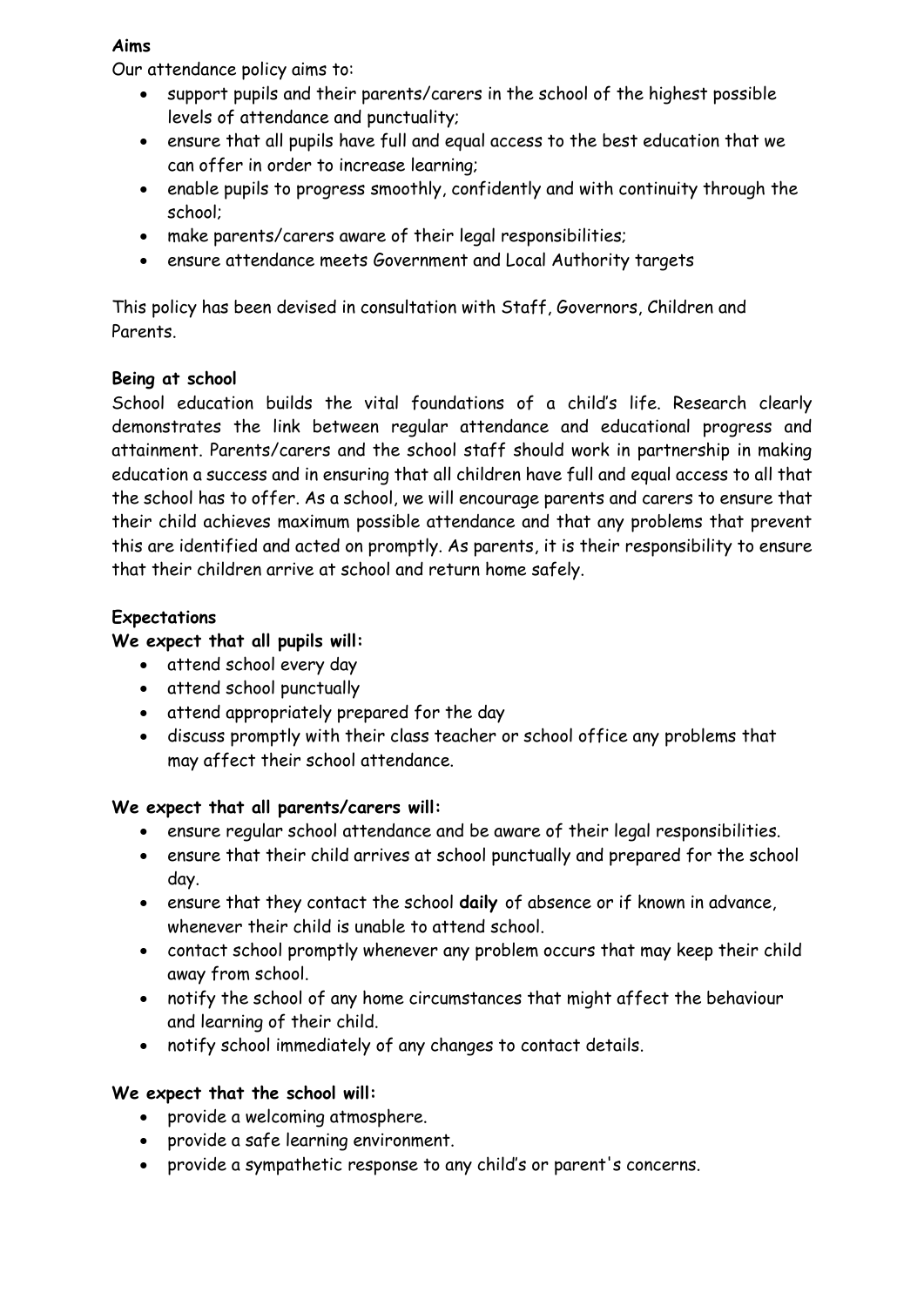- keep regular and accurate records of AM and PM attendance and punctuality, monitor individual child's attendance and punctuality.
- contact parents when a child fails to attend and where no message has been received to explain the absence.
- follow up all unexplained absences to obtain explanations from parents. Although parents may offer a reason, only the school can authorise the absence. In the case of long term or frequent absence due to medical conditions, verifications from a GP or other relevant body may be requested.
- encourage good attendance and punctuality through a system of reward and recognition.
- regularly inform parents of the % attendance of all pupils.
- make initial enquiries regarding pupils who are not attending regularly.

Should we buy into the service from our Local Authority we will:

- meet regularly with the Education Education Social Worker (ESW) to monitor and support school attendance and punctuality.
- refer irregular or unjustified patterns of attendance to Education Welfare. Failure by the family to comply with the planned support set by Education Welfare may result in further actions, e.g. a Penalty Notice, parental prosecution or an application for an Education Supervision Order.
- Will notify the Local education Authority (LEA) after 15 days sickness.
- Will notify ESW after 10 days unexplained absence.

# **Registers, Punctuality and Lateness**

Punctuality to school is crucial. Lateness into school causes disruption to individual's learning and to that of the other pupils in the class. It is paramount therefore that all pupils arrive at school on time. Gates open at 8.35am.

- By law, schools must take a morning and afternoon register and record the attendance or absence of every pupil.
- Registration takes place at 8.45am and pupils who arrive after 8.45am will be recorded as late to school.
- Afternoon registration is taken at 1.00pm
- Persistent lateness by a pupil will be dealt with accordingly
- Pupil's attendance and punctuality is recorded on their report and will be passed on to future schools as necessary.

# **Pupil Leaving During the School Day**

- During school hours the school staff are legally in loco parentis and therefore must know where the pupils are during the school day.
- pupils are not allowed to leave the premises without prior permission from the school.
- whenever possible, parents should try to arrange medical and other appointments outside of school time.
- parents are requested to confirm in writing, by letter or email, the reason for any planned absence, the time of leaving, the expected return time.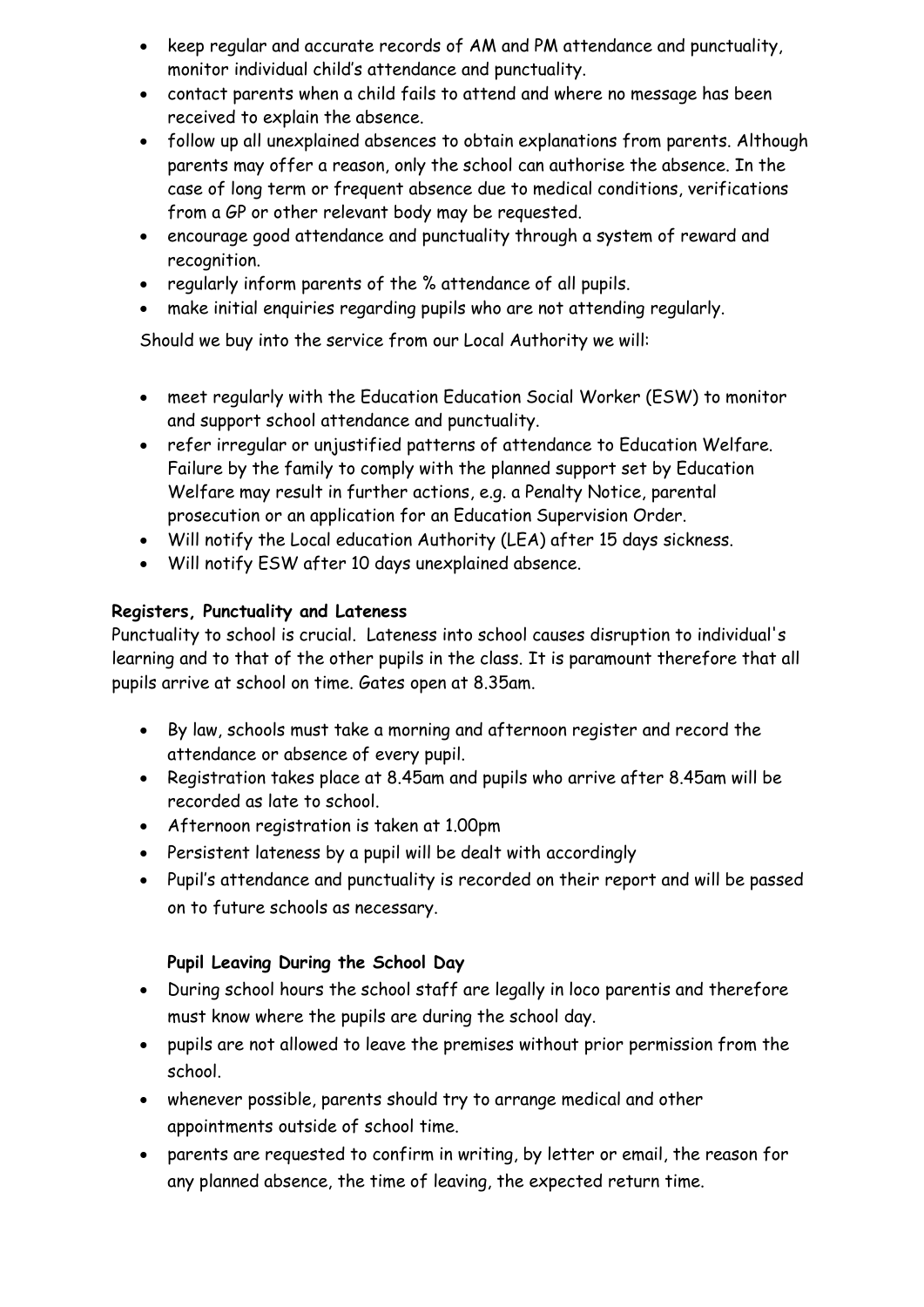- pupils must be signed out on leaving the school and be signed back in on their return.
- where a pupil is being collected from the school, parents are to report to the school office before the pupil is allowed to leave the site.
- if a pupil leaves the school site without permission their parents will be contacted. Should the school be unable to make contact with the family it may be appropriate, in certain circumstances, to contact the Police and register the pupils as a missing person.

#### **Leave of Absence**

The school holiday dates and end of Key Stage Assessment dates are published a year in advance and leave of absence will not be authorised during these assessment periods. PD days are published as soon as the school have agreed these, but may be subject to change.

In line with the Government's amendments to the 2006 regulations (appendix 1), holidays during term time will NOT be authorised. The Headteacher and Governors have determined that:

- in exceptional circumstances permission may be granted for a maximum of five days of holiday providing your child has a good (95% or higher) attendance record over the previous three terms.
- where leave of absence in term time is due to exceptional circumstances, an application form must be requested from the school office and submitted for consideration by the Headteacher on behalf of the school governors, no less than 4 weeks prior to the requested date. Consideration will then be given to the pupil's previous school attendance and that the time requested does not exceed five school days in any one academic year.
- if leave is taken without prior authorisation by the school, it will be recorded as an unauthorised absence and Education Welfare will be notified.

#### **Penalty Notices**

- Penalty Notices can be issued for unauthorised leave
- In accordance with guidance from Redcar and Cleveland Council, holidays during SATS and other external exam periods will not be authorised by the school and a Penalty Notice may be issued.
- The Headteacher can now request that the local authority issue a Penalty Notice to parents, when pupils are taken out of school for 5 or more day's holiday or leave of absence without school authorisation.
- The amount payable on issue of a Penalty Notice is £60 if paid within 21 days of receipt of the notice, rising to £120 when paid within 28 days.
- If the Penalty Notice is not paid within 28 days the local authority is then obliged to prosecute for failing to ensure regular school attendance.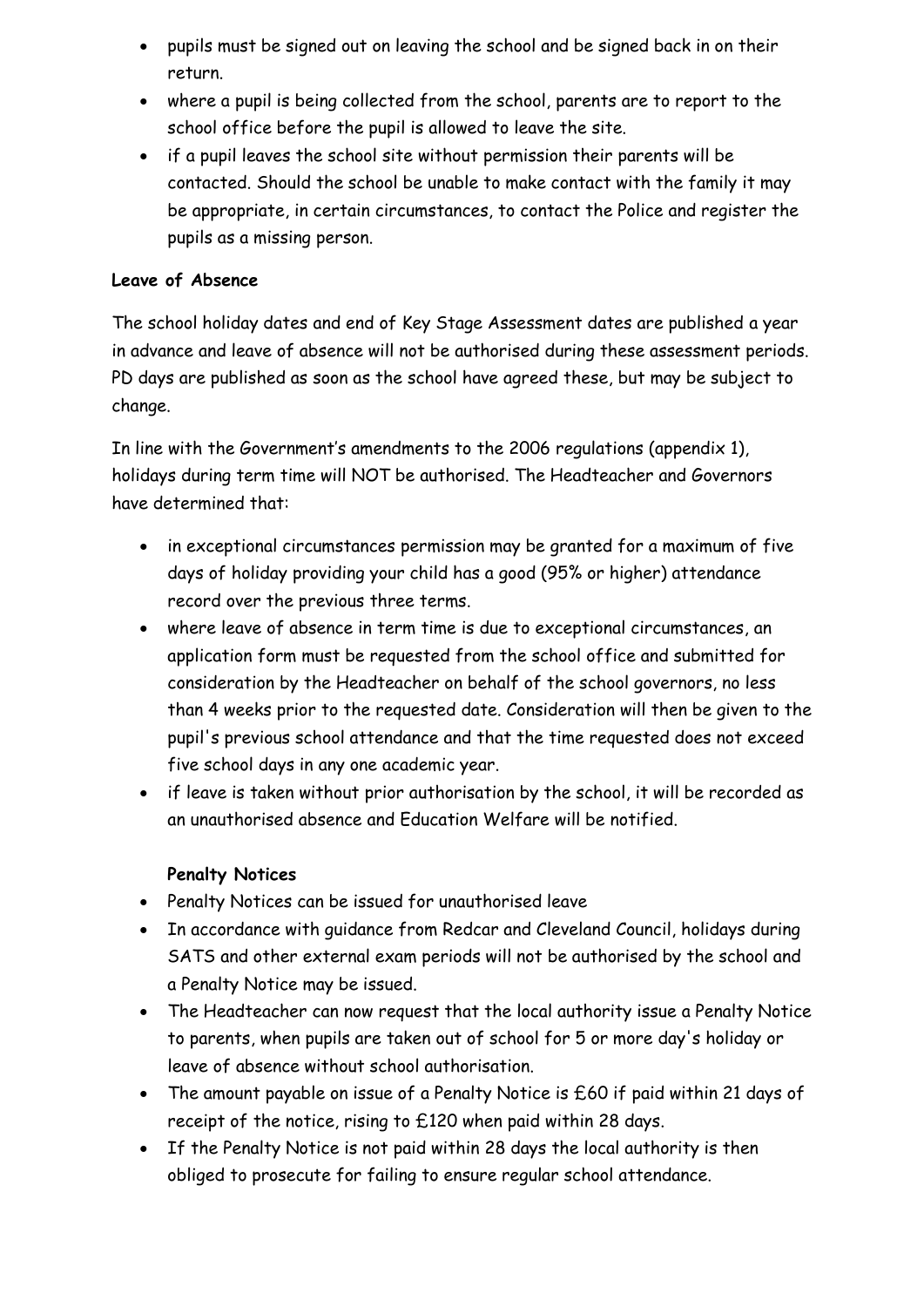- Penalty notices are issued to each parent, for each child.
- If there is no significant improvement in attendance in the 3 subsequent weeks, a Penalty Notice will be issued. Again, the Penalty Notice fines are as follows:
- £60 if paid within 21 days of receipt of the notice, rising to £120 if paid within 28 days. If the Penalty Notice is not paid within 28 days, the local authority is then obliged to prosecute for failing to ensure regular school attendance.
- Education Welfare can also investigate legal proceeding against parents under section 444 Education Act 1996 or apply to family proceeding court for an ESO to secure regular attendance.
- Failure to ensure regular school attendance
- Errington Primary School hold regular attendance panels in conjunction with the ESW, any parents whose children are identified as a cause for concern will be invited to attend. If there is no improvement in school we refer to ESW who work in partnership with school and parents in support of pupils who are failing to attend school on a regular basis.
- Education Welfare may also issue a Penalty Notice to parent / carers who are failing to secure their Childs regular school attendance and are not engaging with supportive measures to improve attendance proposed by the school or Education Welfare Officers. Before a Penalty notice is issued, parents will be warned of their liability to receive such a notice.

#### **Changing Schools**

- It is important that if families decide to send their child to a different school that they inform Errington Primary School as soon as possible.
- A pupil will not be removed from the school roll until the following information has been received and investigated:
- The date the pupil will be leaving the school and starting the next
- The address of the new school
- A new home address if appropriate
- The pupil's school records will then be sent to the new school. In the event that the school has not been informed of the above information, the family will be referred to the local authority.

# **Appendix One**

The Education (Pupil Registration) (England) Regulations 2006 Amendments have been made to the 2006 regulations in the Education (Pupil Registration) (England) (Amendment) Regulations 2013. These amendments, as described below, will come into force on 1 September 2013. Term-time holiday The Education (Pupil Registration) (England) Regulations 2006 currently allow headteachers to grant leave of absence for the purpose of a family holiday during term time in "special circumstances" of up to ten